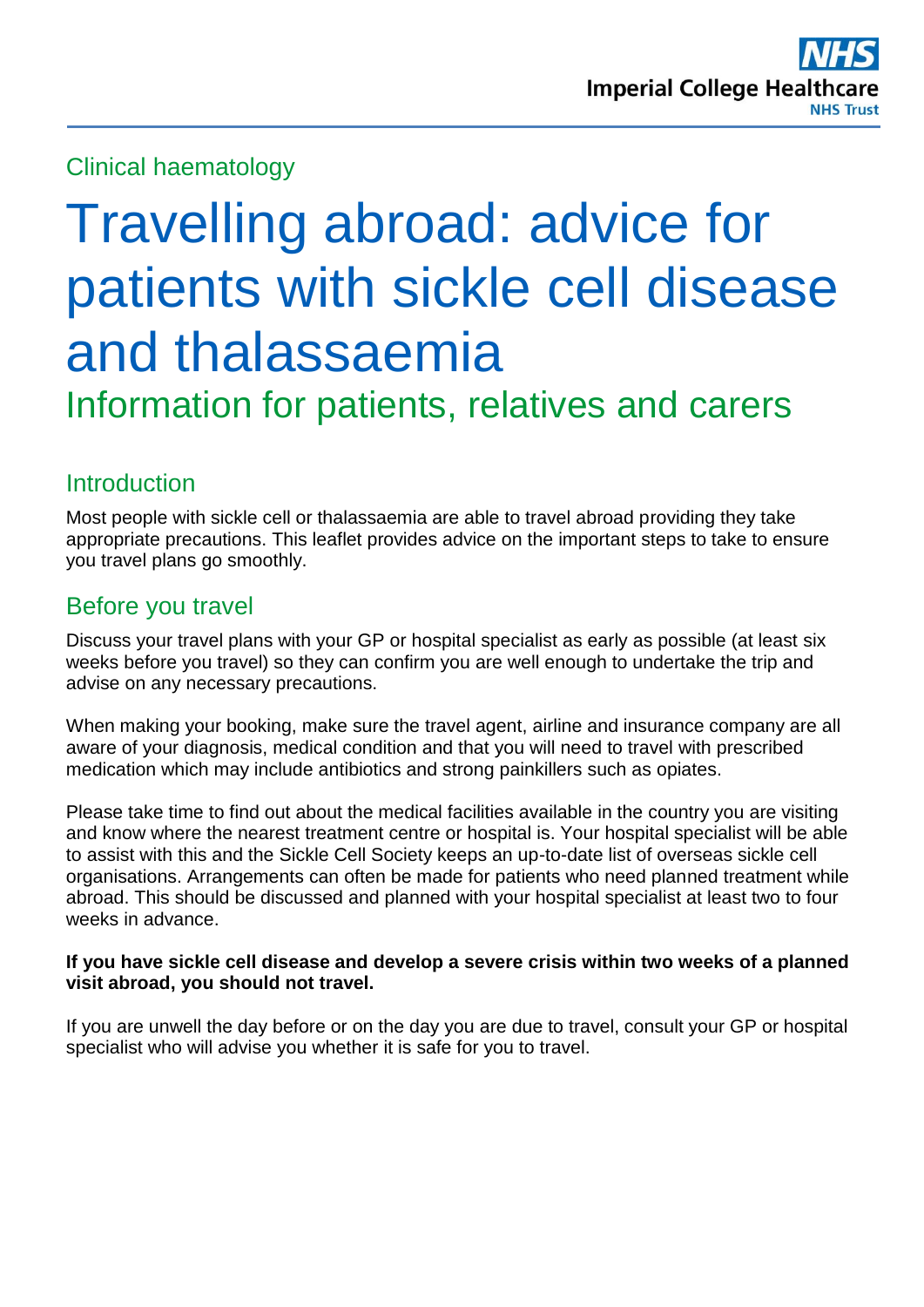## What to carry with you

A copy of a recent outpatient clinic letter or medical report from your consultant or other member of the hospital team stating your diagnosis and treatment. This should include your usual haemoglobin level and medications, any drugs you are allergic to and who to contact for advice in an emergency. If you are taking controlled drugs, for example morphine, make sure this is noted in the letter.

- 1. For insurance purposes you may need a letter to confirm that you are medically fit to travel and, possibly, a recent blood test result.
- 2. Medication your antibiotics and other medicines including any painkillers you might need to last the whole trip. It is best to arrange this at least two weeks before travel. Take a copy of any prescription with you. For air travel all medicines should be packed in your hand luggage.
- 3. Mosquito net and insect repellent if travelling to an area where there is malaria.
- 4. Oral rehydration salts if you have sickle cell disease (see below).

## Protect yourself against infection

## **A) Vaccination**

Make sure you are up-to-date with routine immunisations and the hepatitis B vaccine.

Check any necessary travel vaccines and arrange these through your GP practice or a travel clinic at least six weeks in advance. If you are visiting an area that requires yellow fever vaccination and are currently taking the drug hydroxycarbamide please discuss this with your hospital specialist as it may not be recommended.

If you have thalassaemia and have had your spleen removed or if you have any type of sickle cell disease check you have received the following vaccines:

- pneumovax (given every 5 years)
- haemophilus influenzae type B
- meningococcal C
- meningococcal ACWY conjugate
- hepatitis B
- influenza (given by your GP in the autumn or winter months every year)

**Carry a card with your vaccine record**. This can be provided by your GP practice.

For further information see NHS Splenectomy Information for Patients: [www.gov.uk/government/publications/splenectomy-leaflet-and-card](http://www.gov.uk/government/publications/splenectomy-leaflet-and-card)

#### **B) Malaria**

It is vitally important to take effective precautions if you travel to or stop over in a country where malaria occurs. Your GP or hospital specialist can advise on the choice of antimalarial medication.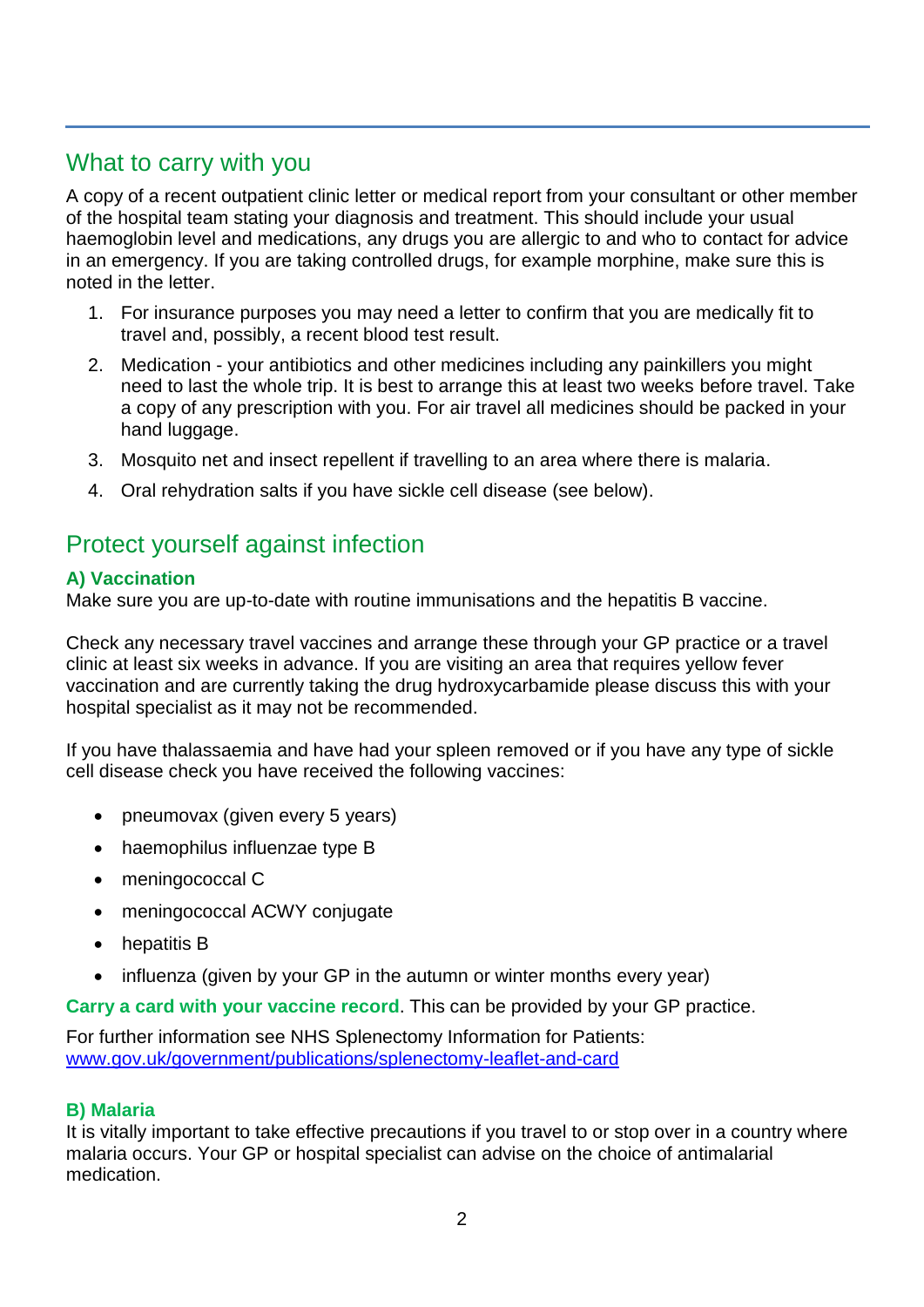Sickle cell does not protect you from malaria. You should take the relevant anti-malarial tablets prescribed to the country/area in which you are visiting.

## **C) Diarrhoea**

Diarrhoea is common among travellers abroad. If you have sickle cell disease this can cause dehydration which can trigger a crisis. To avoid we recommend carrying a supply of oral rehydration salt sachets which you can buy from your local pharmacy. If you develop fever or notice blood in the stools (poo) you should seek immediate medical advice.

#### **D) Other infections**

If you are trekking or camping you may be at risk of a rare infection called babesiosis carried by ticks. To reduce the risk of this and other infections transmitted by ticks cover exposed skin e.g. wear long trousers.

Get treatment urgently for any bites (especially dog) as these can lead to serious infections. Any bites should be kept clean and seek medical advice if there are any signs of fever or infection. Ensure you use insect repellent containing DEET, wear protective clothing and use mosquito nets.

## Air travel if you have sickle cell disease

When flying (especially for six hours or more) make sure that you:

- keep mobile, warm and well hydrated throughout the flight
- drink plenty of fluid, preferably water, avoid alcohol as consuming it could result in dehydration and cause a sickle cell crisis
- carry warm clothing or use a blanket to prevent chilling the cabin temperature is often cold
- wear flight socks to reduce the risk of thrombosis these can be bought in most large pharmacy stores

Oxygen is recommended for some people during a long haul flight. This can depend on whether you have previously experienced complications during or after air travel. If you need oxygen you will have to give advance notice to the airline which will usually provide a form for completion by your hospital specialist to authorise this. Some airlines charge for providing oxygen. Contact your airline as soon as possible to make these arrangements.

## Access to healthcare abroad and travel insurance

Guidance on access to healthcare abroad can be found at:

[www.nhs.uk/using-the-nhs/healthcare-abroad/](http://www.nhs.uk/using-the-nhs/healthcare-abroad/)

If you are travelling to a country within the European Economic Area (EEA) you are entitled to emergency healthcare at a reduced cost or free. To access this you need to obtain a European Health Insurance Card (EHIC) which is free of charge prior to travel. This can be requested in one of the following ways:

- Online [\(www.nhs.uk/NHSEngland/Healthcareabroad/EHIC\)](http://www.nhs.uk/NHSEngland/Healthcareabroad/EHIC)
- Telephone 0845 606 2030